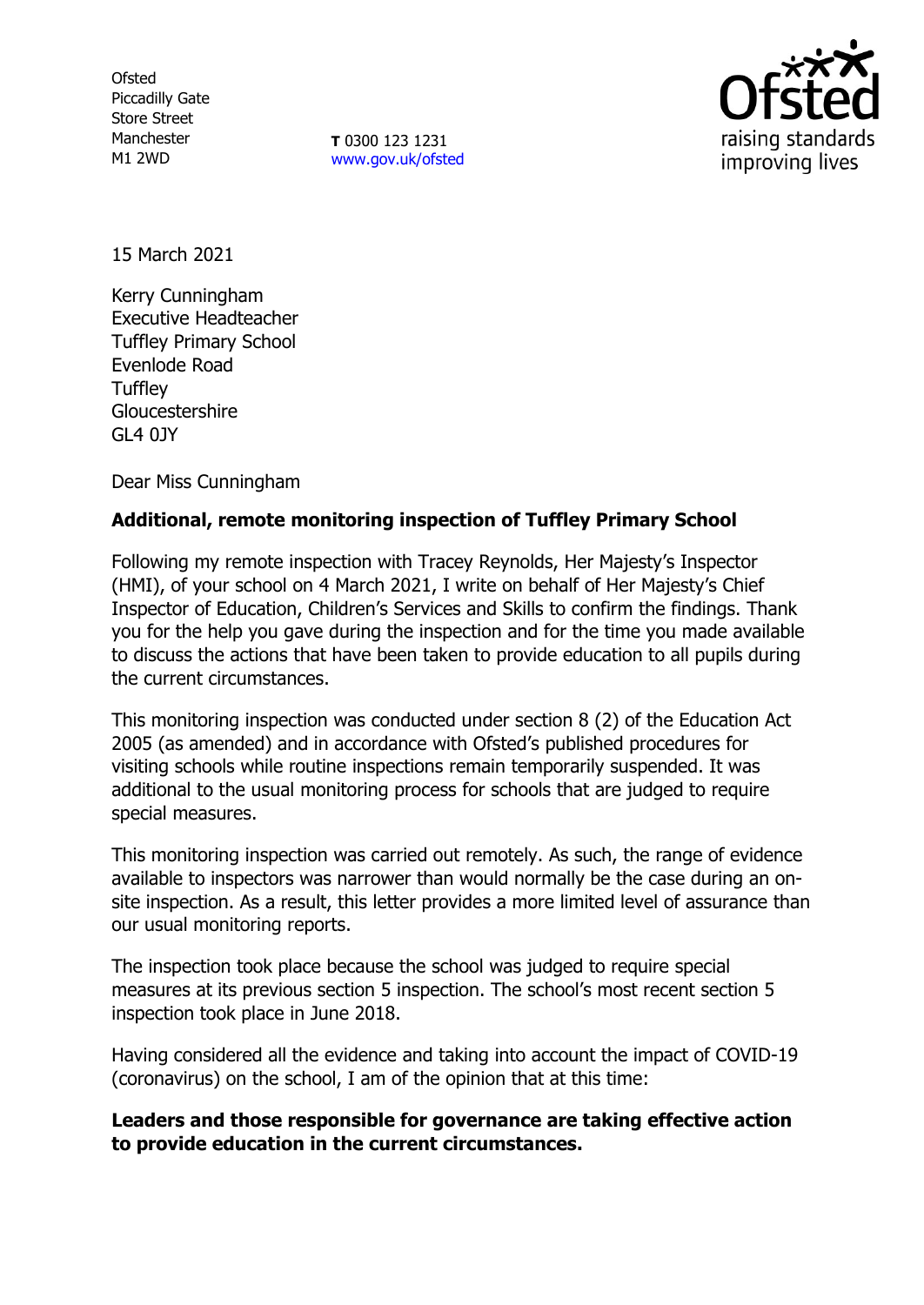

Leaders and those responsible for governance should take further action to:

- develop curriculum plans so that they are detailed and coherent across all subjects
- support subject leaders to monitor teachers' implementation of the curriculum effectively
- ensure that staff make accurate checks on pupils' reading and respond quickly to pupils' misconceptions.

## **Context**

- Since the previous inspection, the school has appointed four new governors. This includes a new chair and vice-chair of the governing body who started in September 2020. A business manager was appointed in September 2020. The previous headteacher left the school in October 2020. You were appointed as executive headteacher in November 2020. You spend three days per week at Tuffley Primary School.
- In the autumn term 2020, pupils' attendance was not affected significantly by COVID-19. A small number of pupils had to work from home because they were self-isolating.
- At the time of this inspection, two thirds of pupils were being educated on site. Approximately four fifths of the school's vulnerable pupils were attending the school site. Almost all the pupils with education, health and care plans were attending on site. This includes all 15 pupils in the school's specialist communication and interaction centre.

## **Main findings**

- You have helped bring about a collective commitment among staff to provide education in the current circumstances. After your appointment, you identified weaknesses in key areas of the school's work astutely. You clarified the roles and responsibilities of all staff. As a result, staff have an increasing understanding of what is expected of them. Even so, subject leaders do not hold teachers to account fully for the quality of their work.
- Plans for the school to join a multi-academy trust in autumn 2019 did not take place. This unsettled the school community and hindered senior leaders' efforts to improve the quality of education. Teachers reviewed the curriculum during this period, but their plans for improvement were delayed by COVID-19 restrictions. Consequently, senior leaders have established an overall curriculum structure, but curriculum plans still lack detail.
- Even though further curriculum development is necessary, senior leaders have adapted the existing curriculum successfully to help pupils learn in the current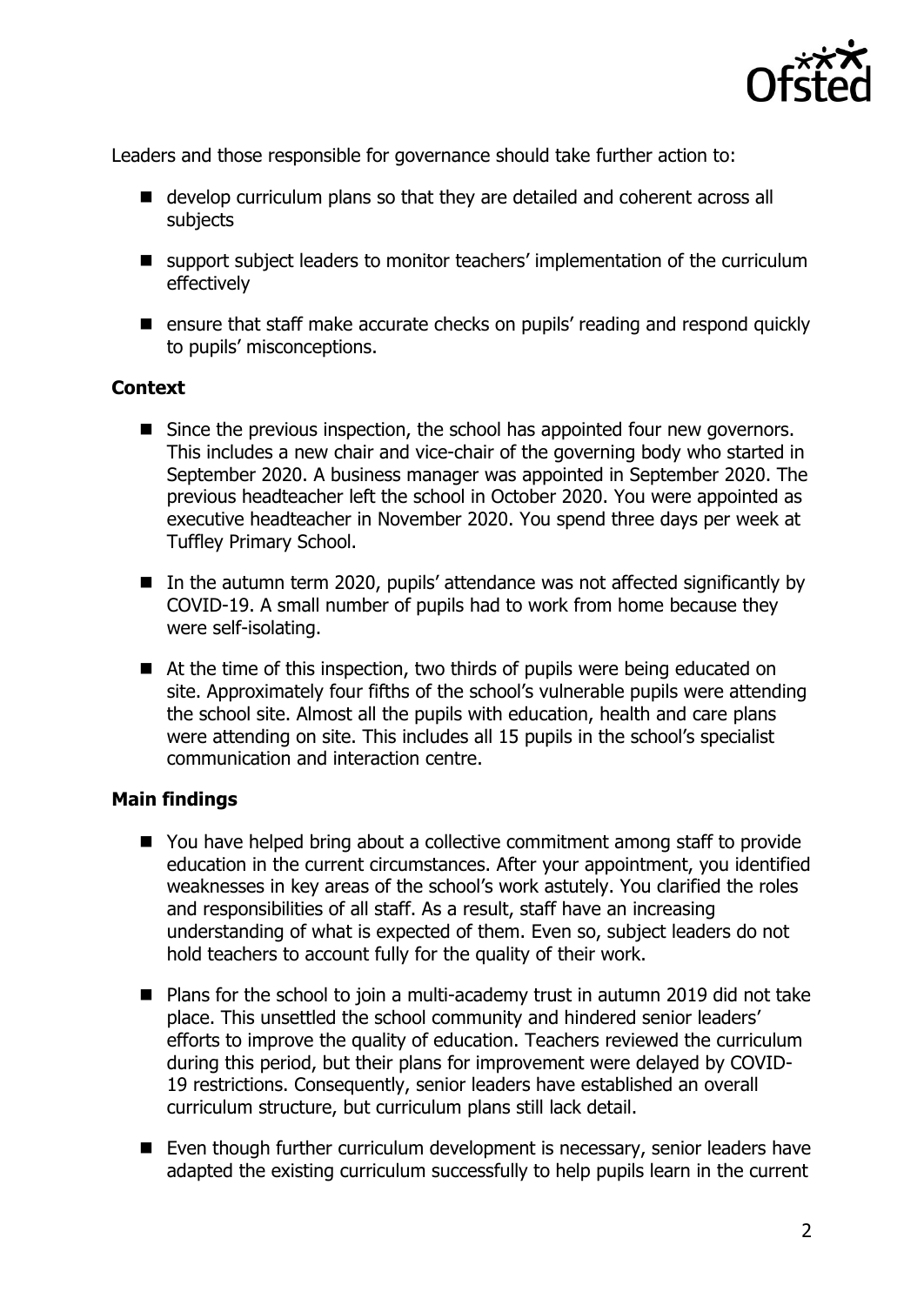

circumstances. For example, in mathematics teachers use an online resource effectively in order to provide pupils with explanations of mathematical ideas. In early years, focused phonics teaching has continued either at home or in school. Teachers and teaching assistants provide valuable phonics lessons in school. Children at home follow a phonics programme through useful video materials. Children have continued to build their phonics knowledge.

- You place a strong emphasis on reading. Teachers encourage pupils to read at home. Pupils are proud to read. Many of them send short videos of their efforts to their teachers. Pupils attending school read to staff often. However, staff are not quick enough at spotting misconceptions in pupils' reading.
- Staff check on the welfare of vulnerable pupils carefully. These pupils, and the children of critical workers, are coming into school in increasing numbers. Class teachers provide focused lessons in core subjects in the morning. They teach other subjects such as history and art in the afternoon. Pupils who are learning at home conveniently follow the same curriculum. Senior leaders provide a well-organised programme of remote education for these pupils. Teachers make useful short video recordings to provide pupils with clear instructions and explanations.
- Pupils with special educational needs and/or disabilities (SEND) are attending well. Teachers and teaching assistants support these pupils effectively, as they did before COVID-19. Those pupils with SEND who are not able to attend school receive timely contact from staff.
- All pupils on roll at the school's communication and interaction centre are sensibly attending full time. Their learning has not been disrupted significantly. However, some services such as speech and language therapy have been delayed.
- The governing body has a greater range of experience and depth of understanding of education than in the past. It is now more effective in holding senior leaders to account for the performance of the school in general and for the school's response to the current circumstances.
- Gloucestershire County Council (GCC) has coordinated support for the school since the previous inspection. It has provided timely advice for senior leaders during the COVID-19 pandemic. Since September 2020, the Gloucestershire Schools Partnership has provided an education adviser to work with senior leaders. She has reviewed several aspects of the school's work. She gives valuable feedback to senior leaders.
- The school expects to become an academy, and to join the SAND Academies Trust, on 1 April 2021. The trust, together with GCC, was instrumental in your appointment and the recruitment of new governors. These appointments have